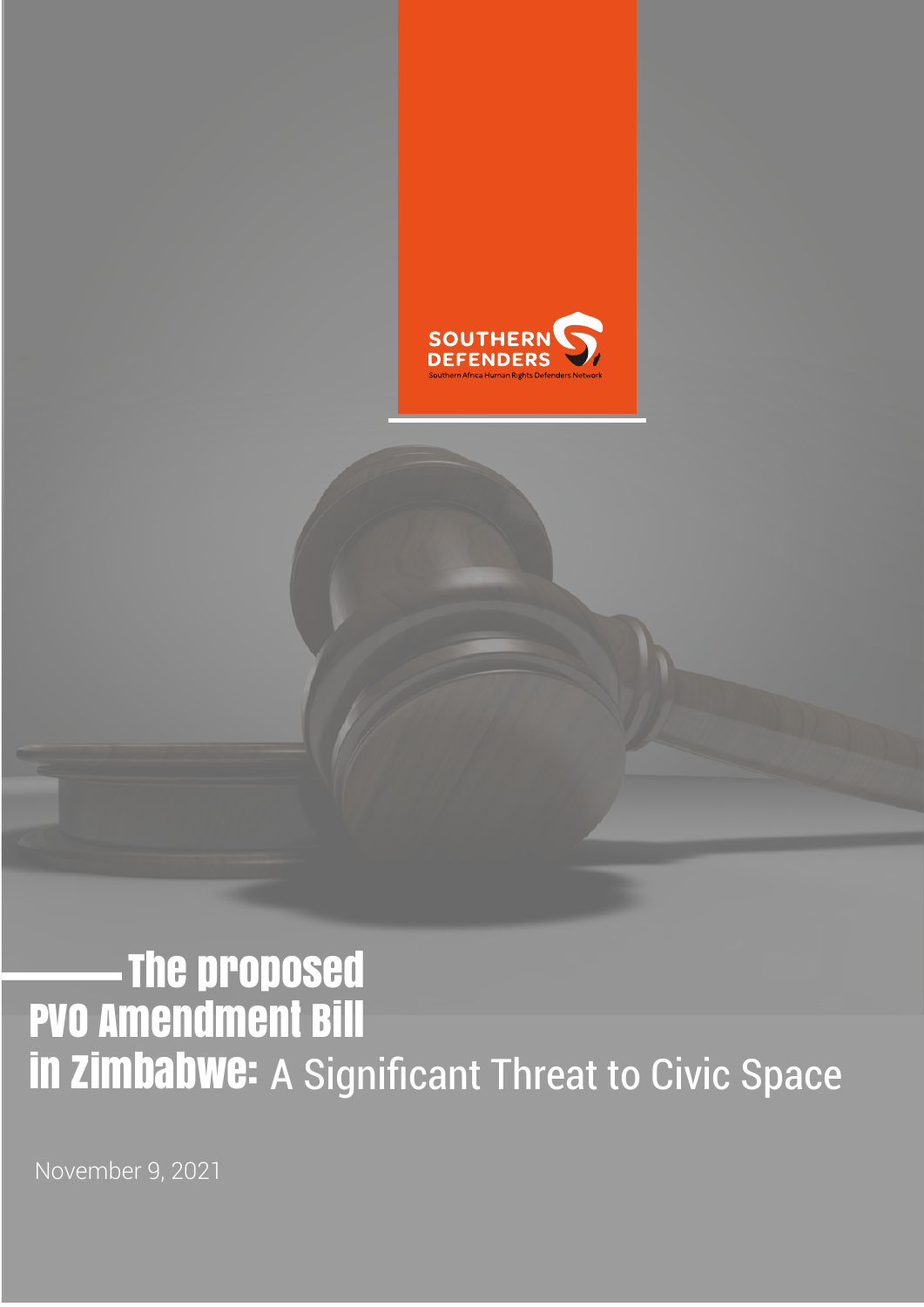### INTRODUCTION

When many people get involved in socio-economic and political matters that affect them, many common problems affecting humanity can be easily solved. Without broadbased people involvement in social, economic, civil and political affairs that affect them, there cannot be accountable governance. Without accountable governance, conditions that allow for impunity and for abuse of power, corruption and patronage exist. Society cannot prosper. It is therefore critical that large sections of society remain interested and engaged in civic, political and economic affairs of their society if public officials are to be made accountable. Prodemocracy activists, human rights defenders (HRDs), land, environment and indigenous defenders need an open civic space if they are to effectively protect the rights of others. In an environment of closure or constriction of civic space, not only do threats against HRDs, civil society and NGOs increase, but their effectiveness is severely compromised. Sustained constricting of civic space takes away the benefits of and ultimately kills democratic development.

Southern Defenders has been concerned at the democratic regression and authoritarian consolidation in Zimbabwe. Civic space both online and offline is shrinking as it is shifting. The removal of long-term dictator president Robert Mugabe in a popular coup in November 2017 gave the people of Zimbabwe hope that at last democracy would flourish in Zimbabwe. Part of the evidence of this new hope in democracy was exemplified by the increased number of voters, political parties, and presidential candidates.

The first post-Mugabe election turnout was 75%. However, since then the ground has rapidly changed starting with the deployment of soldiers to kill unarmed civilians with impunity on 1 August 2018. Significant human rights violations and attacks on civic space have been reported. Southern Defenders is therefore monitoring the developments around civic space in Zimbabwe and documenting these with a view to contributing to the defence and protection of civic space as the oxygen and water needed to sustain human rights defending as well as effective participation by people of Zimbabwe in matters that affect them.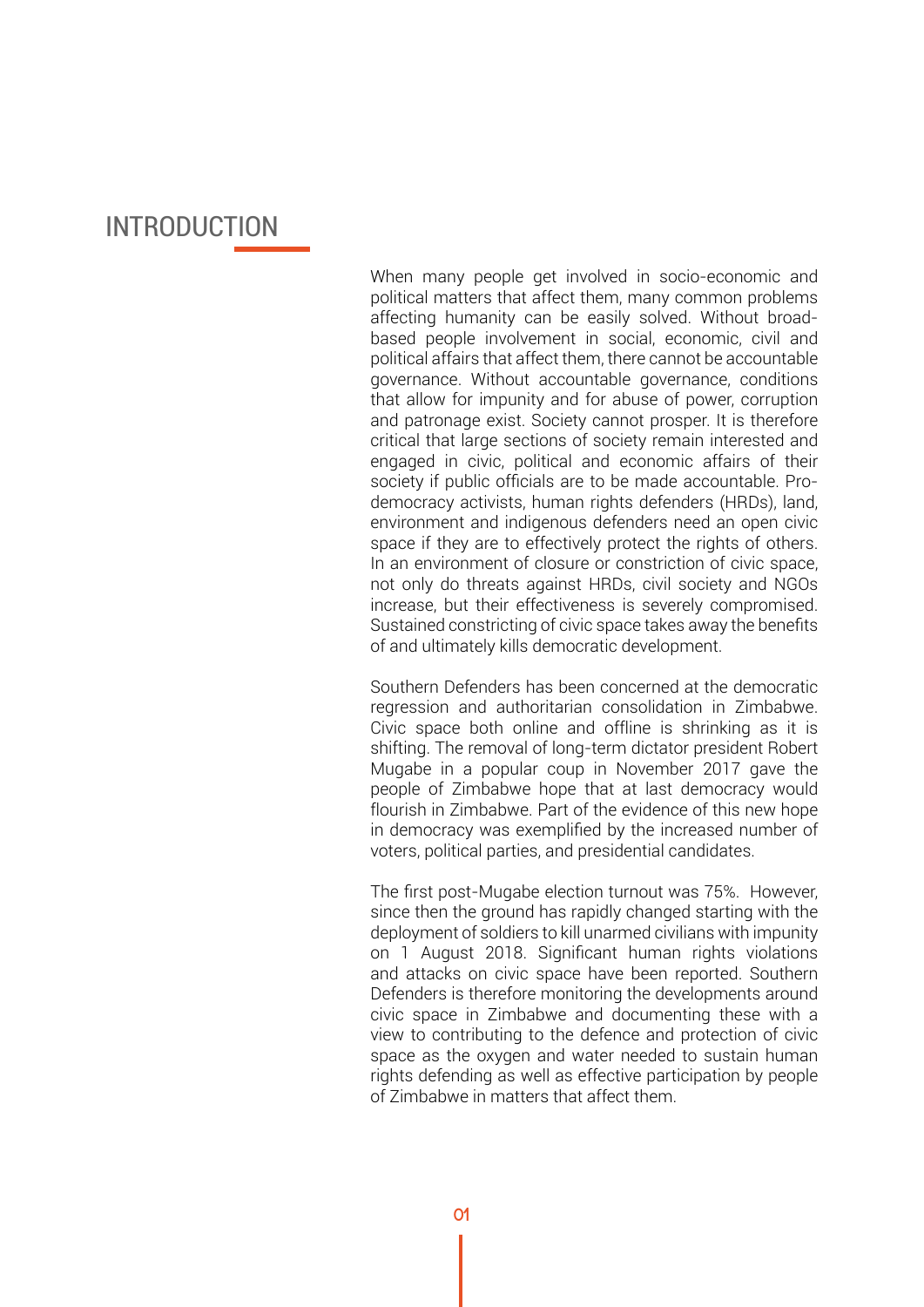Southern Defenders accepts the definition by of Bossuyt, J. and Ronceray, M. (2020) that defines civic space is as the public arena in which citizens can freely intervene and organise themselves with a view to defending their interests, values, and identities; to claim their rights; to influence public policy making or calling power holders to account. Southern Defenders has noted that the Zimbabwe Cabinet has approved a PVO Amendment Bill which has now been gazetted as a step towards promulgation into law.

Southern Defenders has done a rapid analysis of the proposed PVO Amendment Bill to assess and evaluate whether these proposed law would constrict or expand civic space, enhance or stifle the vital independent workings of Civil Society in the country and whether it complies with the letter and spirit of the Zimbabwe constitution including Chapter 2 (8) (1) of the Constitution whose purpose is to "guide the State and all institutions and agencies of government at every level in formulating and implementing laws and policy decisions that will lead to the establishment, enhancement and promotion of a sustainable, just, free and democratic society in which people enjoy prosperous, happy and fulfilling lives".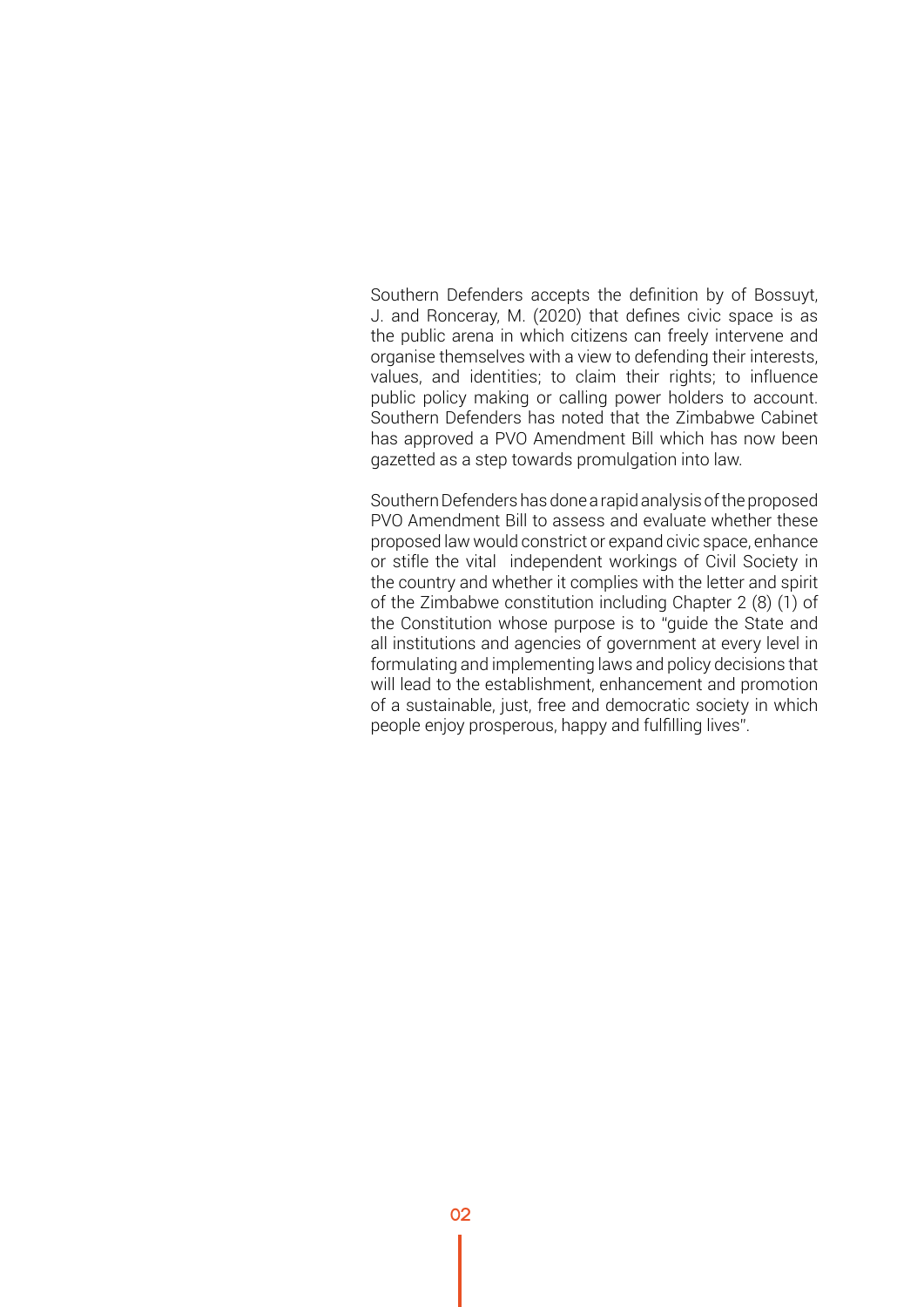The Private Voluntary Organisations (Amendment) Bill, 2021

> The Government of Zimbabwe has now gazetted the Private Voluntary Organisations (Amendment) Bill, 2021.

> The Bill which was approved by the Zimbabwe Cabinet in August/September 2021 is cited as the Private Voluntary Organisations (Amendment) Bill, 2021.

Purpose and context of the new PVO Amendment Bill.

Compliance with Financial Action Task Force (FATF) recommendations

The GoZ has given two reasons why it felt compelled to propose such a Bill for promulgation into law by Parliament, namely requirements to comply with the Financial Action Task Force (FATF) recommendations and the need to prohibit NGOs from involvement in politics

The Bill amends the Private Voluntary Organisations Act [Chapter 17:05]. The amendments were made ostensibly to comply with the Financial Action Task Force (FATF) recommendations made to Zimbabwe in order to develop policies to combat money laundering seeing that Zimbabwe is a member. More specifically, the PVO Amendment Bill seeks to comply with FATF recommendations under technical compliance raised under Zimbabwe's Mutual Evaluation Report which saw Zimbabwe placed under a monitoring programme in October 2018 by the FATF in order to ensure that the country aligns its laws on private voluntary organisations to recommendation 8 which provides that private voluntary organisations can be abused by money launderers and terrorist financiers and that as such, there is need to have clear laws that set out a framework to prevent any potential abuse in key sectors. The memorandum also states that the provisions in the PVO Amendment Bill have been added as a way to ensure that private voluntary organisations do not undertake political lobbying.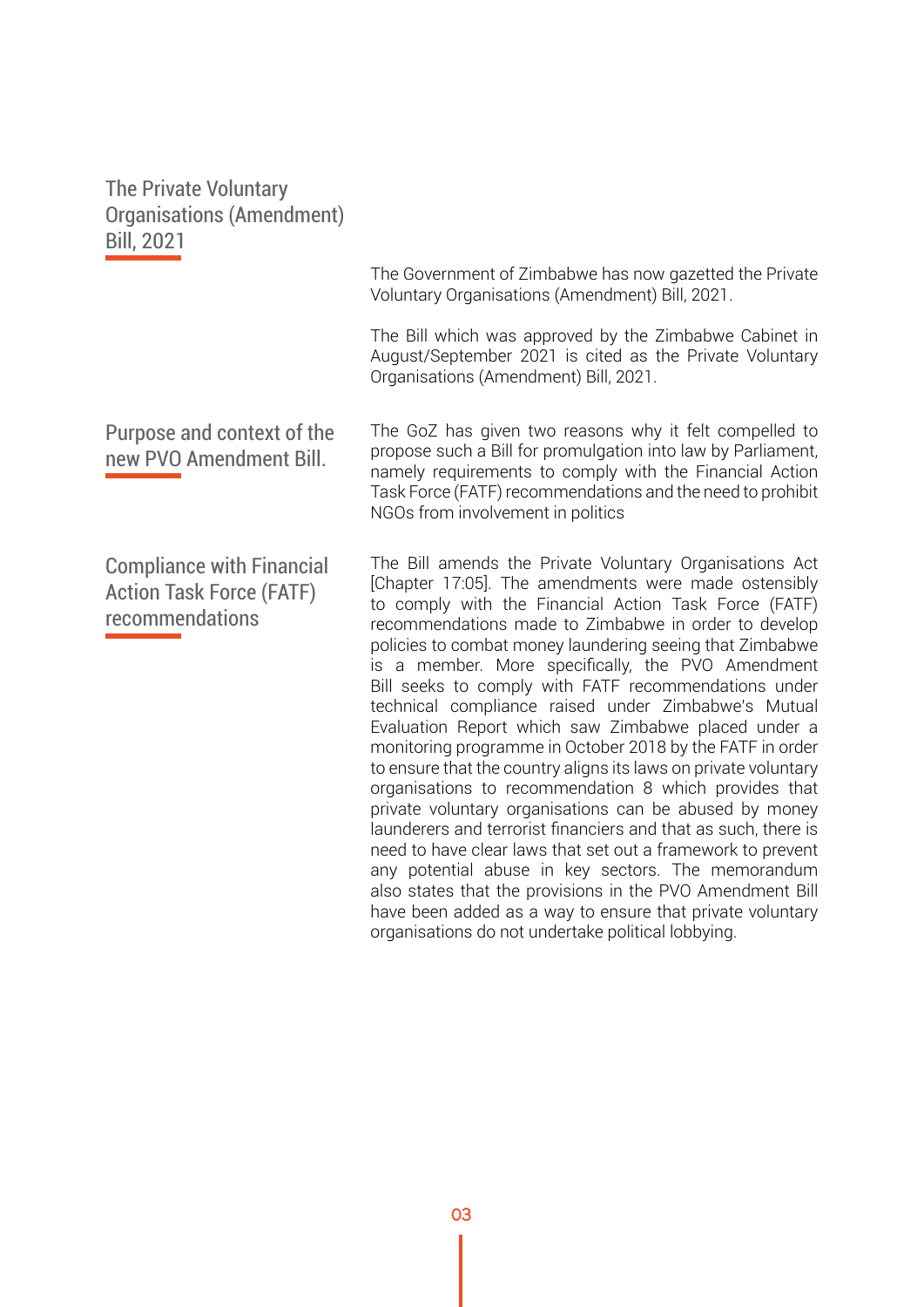| <b>Prohibition of political</b><br>involvement      | The Bill also prohibits PVOs from political involvement or<br>from undertaking any political lobbying whatsoever on<br>behalf of any individual, organisation or political party and<br>it will impose penalties for those PVOs that violate the Act<br>in the form of a fine of level twelve or to imprisonment for<br>a period not exceeding one year, or both such fine and such<br>imprisonment                                                                                                                                                                                                                                                                                                           |
|-----------------------------------------------------|---------------------------------------------------------------------------------------------------------------------------------------------------------------------------------------------------------------------------------------------------------------------------------------------------------------------------------------------------------------------------------------------------------------------------------------------------------------------------------------------------------------------------------------------------------------------------------------------------------------------------------------------------------------------------------------------------------------|
| New definition of private<br>voluntary organization | The Bill Amends the definition of "private voluntary<br>with<br>wider<br>definition<br>organisation"<br>much<br>which<br>a<br>encompasses some categories of organizations that the<br>current PVO Act is not applicable to such as trusts and<br>universitas. This means that these organizations will now be<br>subject to re-registration and to broad control and requlation<br>by the board and the Minister.                                                                                                                                                                                                                                                                                            |
| Registration                                        | Under the amendment Bill, registration of an organization<br>will no longer be free and there are harsh penalties for non-<br>compliance with the new Bill reading that a designated<br>institution that fails to register as a private voluntary<br>organization shall be guilty of an offence and liable to a fine<br>not exceeding level fourteen and each of the members of<br>the governing body of that organization or institution shall<br>be liable to the same offence and penalty and additionally or<br>alternatively to the fine, shall be liable to imprisonment for a<br>period not exceeding ten years.                                                                                       |
| <b>Risk assessment</b>                              | Under the PVO Amendment Bill, private voluntary<br>organizations will be subject to a risk assessment at<br>intervals of not less than once in five years. The Minister<br>shall require, on the basis of such a risk assessment, or in the<br>case of an institution requiring to be registered as a private<br>voluntary organization, the organization or the institution to<br>undertake specified measures to mitigate the identified risk<br>or vulnerability within a specified time. The Minister may<br>prescribe such special measures and requirements as being<br>applicable to the designated private voluntary organizations<br>for the purpose of eliminating or minimising the risk of abuse. |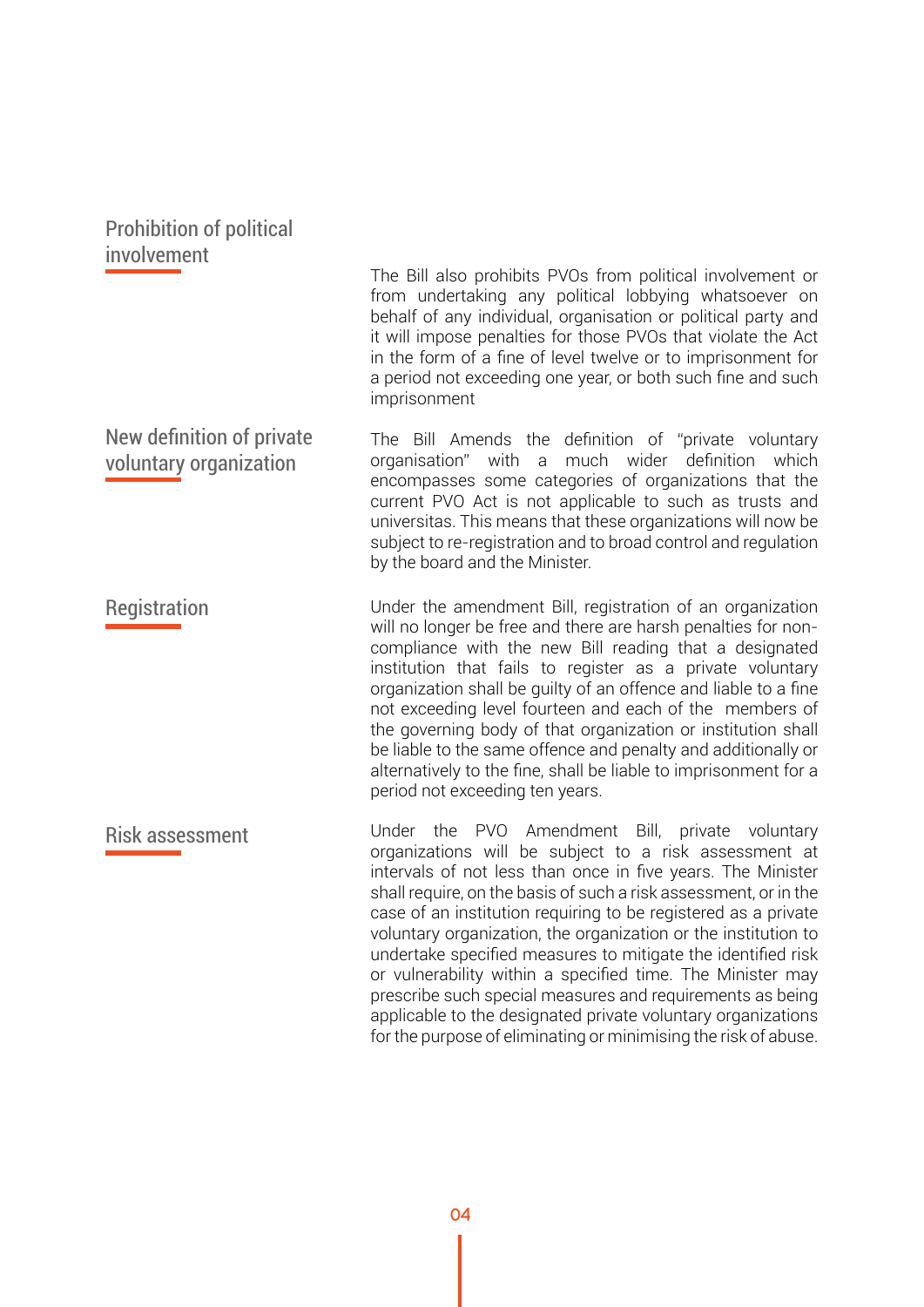#### Powers of the Minister Additional or special requirements

### Suspension of executive committee of an NGO

The Bill gives the Minister authority that he may, through regulations, designated by name, type, class, or characteristics, require any legal person, legal arrangement, body or association of persons, or institution, which the Minister deems to be at high risk of or vulnerable to misuse for purposes of funding terrorism, terrorist organizations or terrorist causes, require such legal person, legal arrangement, body or association of persons, or institution to register as a private voluntary organization in terms of this Act; and may prescribe such additional or special requirements, obligations or measures, not inconsistent with this Act, that shall apply in respect of such legal person, legal arrangement, body or association of persons, or institution, in order to mitigate against such risk or vulnerability.

The concern from a civic society point of view is that such 'additional' or 'special' requirements may be used to stifle the operations of some NGOs and that they are seemingly retroactively applicable.

The Bill allows the Minister to make application to the High Court to appoint one or more persons as trustees to run the affairs of an organization for a period not exceeding sixty days pending the election of members of a new executive committee in instances where all or some of the members of the executive committee of a registered private voluntary organization have been barred from exercising all or any of their functions in running the affairs of the organization. Such a scenario is envisioned where the organisation has ceased to operate in furtherance of the objects specified in its constitution; or the maladministration of the organization is adversely affecting the activities of the organization; or the organization is involved in any illegal activities; or it is necessary or desirable to do so in the public interest. The Bill also allows the Minister to appoint one or more provisional trustees who shall exercise all the powers of the substantive trustee until the provisional trustee's appointment is confirmed by the High Court or some other person is appointed with the leave of the Court as a substantive trustee and If the High Court refuses an application to appoint or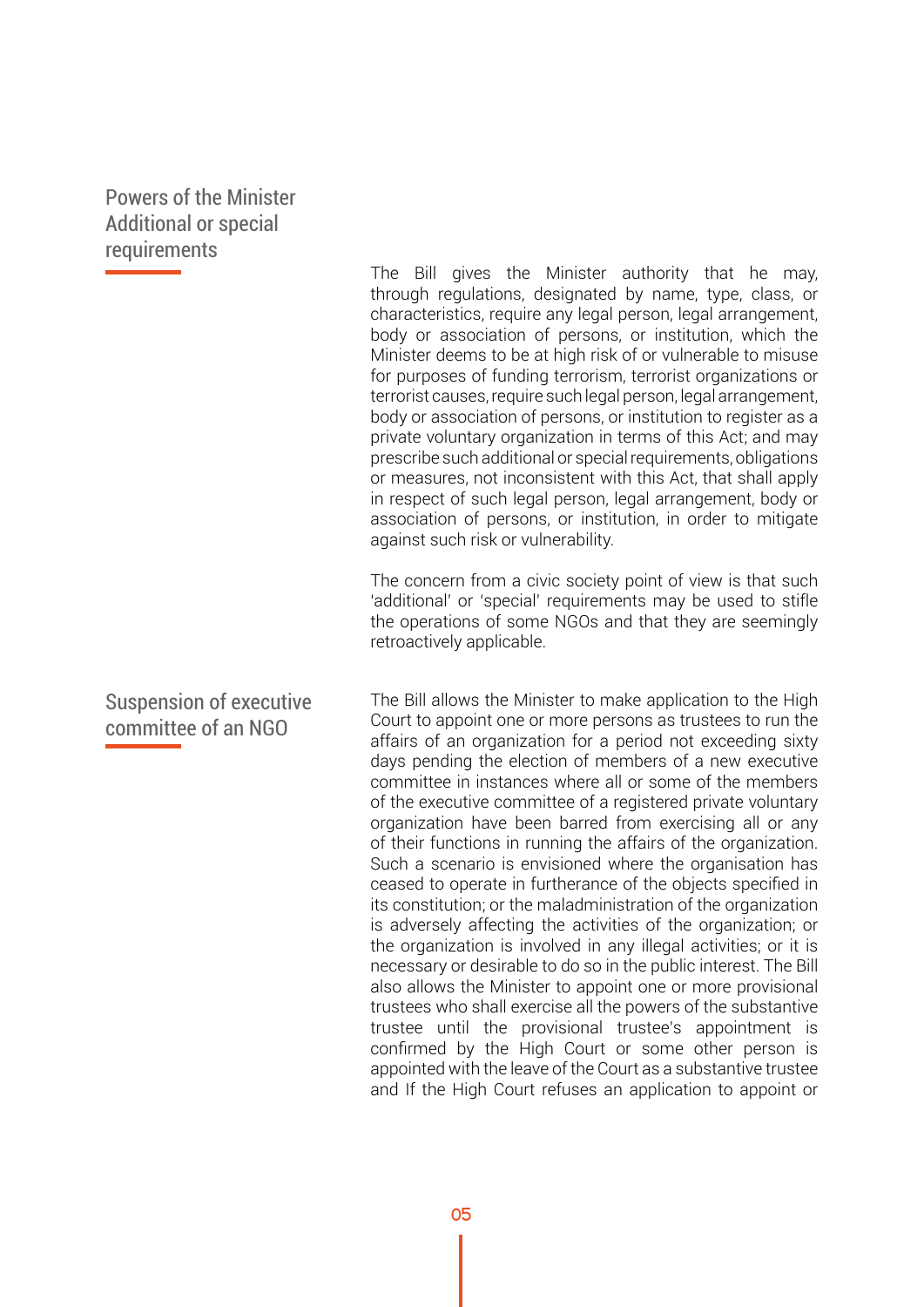Suspension of executive committee of an NGO

> confirm the appointment of one or more trustees, the refusal of the application shall not affect the validity of anything done by the provisional trustee in good faith pursuant to this section before the date of such refusal.

> The trustee shall exercise all the functions of the executive committee of the organization and any provisional or final trustee who is not in full time employment of the State, shall be entitled to be paid from the funds of the organization, for so long as he or she holds office as such, a monthly salary at such rate as the Minister may determine. Any person who makes any false representation to, or otherwise wilfully hinders or obstructs a trustee in the exercise of his or her functions; or falsely holds himself or herself out to be a trustee; or shall be guilty of an offence and liable to a fine not exceeding level seven or to imprisonment for a period not exceeding one year or to both such fine and such imprisonment.

> The concern here is that provisional trustees can be misused to disrupt or infiltrate organisations that the state dislikes to gain access to information and stifle operations such that by the time the court makes its decision whether or not to appoint a trustee, the information or outcome sought has already been achieved

Where default is made in complying with any provision of the Amendment Bill or of regulations or orders made for which a civil penalty is specified in the Bill, the Registrar may serve upon the defaulter a civil penalty order. It is important to note that every officer of a corporate defaulter mentioned in the civil penalty order by name or by office, is deemed to be in default and any one of them can, on the basis of joint and several liability, be made by the designated officer to pay the civil penalty in the event that the defaulter does not pay.

> Upon the expiry of the ninety-day period within which any civil penalty order of any category must be paid or complied with, the defaulter shall be guilty of an offence and liable to a fine not exceeding level six or to imprisonment for a period not exceeding one year or to both (in the case of a corporate defaulter, every one of its officers is liable to the penalty of imprisonment, and to the fine if the corporate defaulter fails to pay it).

Power of Registrar to issue civil penalty orders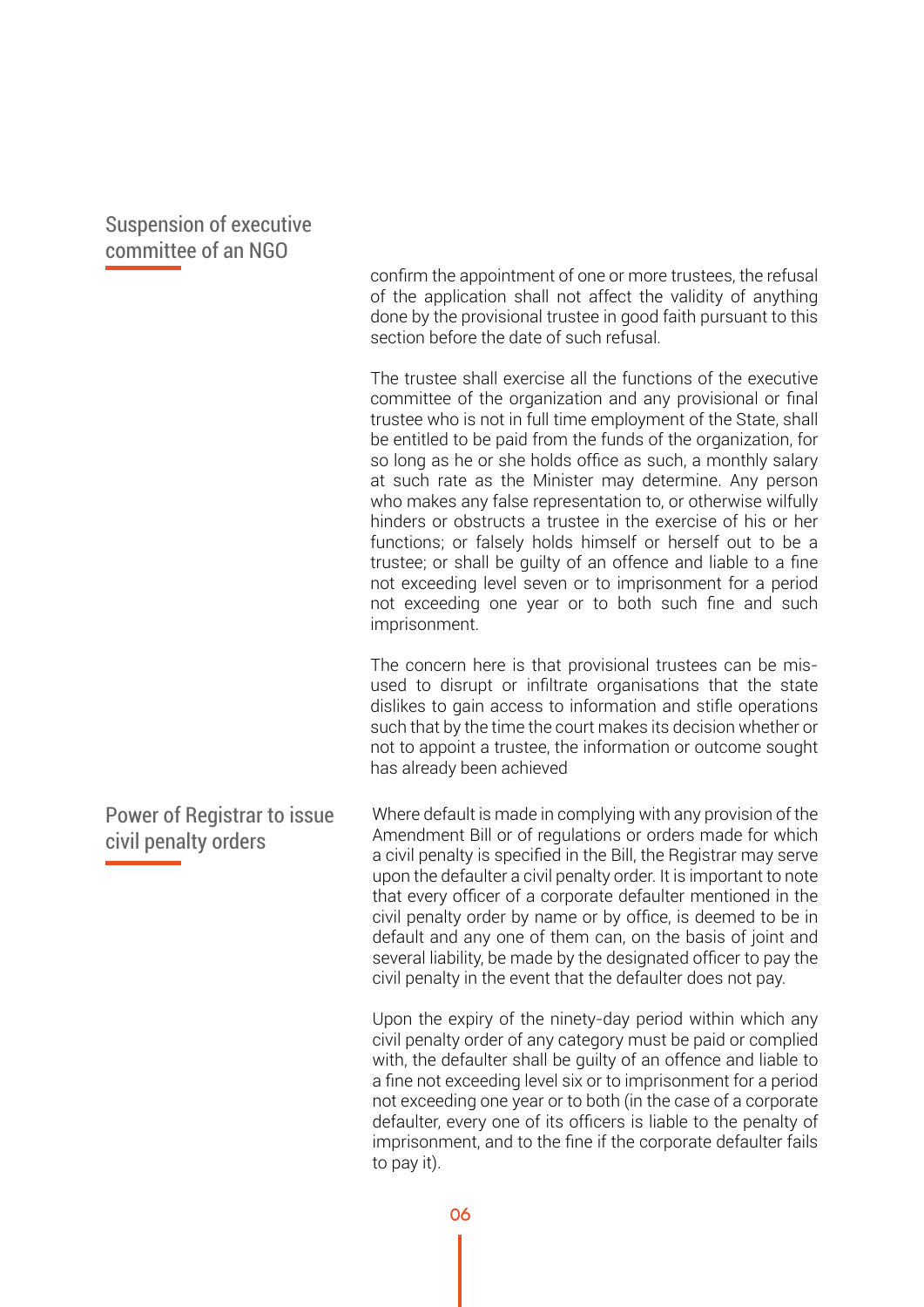Such civil penalties are likely to be applied selectively by the registrar to target disliked NGOs in order to frustrate their work and target their officers. This results in potential criminalisation of NGO work.

The concern here is that the provision in the proposed Amendment Bill of prohibition from "political involvement" for PVOs is overly broad and vague to have a potential of being misused to target for persecution CSO leaders, prodemocracy activists, human rights defenders and NGOs that may be involved in promoting and protecting civil and political rights that are protected under the Zimbabwean constitution and major international instruments that Zimbabwe has signed and ratified such as the African Charter on Human and Peoples Rights, and the International Covenant on Civil and Political Rights. Civil and political rights are also enshrined in the Universal Declaration of Human Rights and constitute a core objective of the establishment of the African Union in terms of the AU Constitutive Act. The Vienna Convention also settled the issue that all human rights are universal, inherent, interrelated, interdependent and mutually reinforcing. This means that it is difficult to enforce and protect economic, social and cultural rights without effective enforcement and protection of civil and political rights. The thrust of preventing NGOs and human rights defenders from enforcing and protecting civil and political rights proposed in the amendment bill pauses a threat of incalculable proportion to enjoyment of all rights civil and political, as well as social, economic, cultural and environmental in Zimbabwe.

The PVO Amendment Bill poses a significant risk to civic space in Zimbabwe. It gives too much power to the Executive to control and interfere with the work of NGOs. It increases the surveillance and monitoring of NGOs and HRDs. It potentially criminalises NGO work and human rights defending. It creates potential arbitrariness in the application of the law. It creates real dangers of expropriation of NGOs funds and assets without due process and compensation. It might also be used to disrupt the work in support of democracy, governance, human rights and the rule of law. Chapter 4 Part 5 of the Constitution provides that fundamental rights and

#### Analysis of the PVO Amendment Bill from a Human Rights lens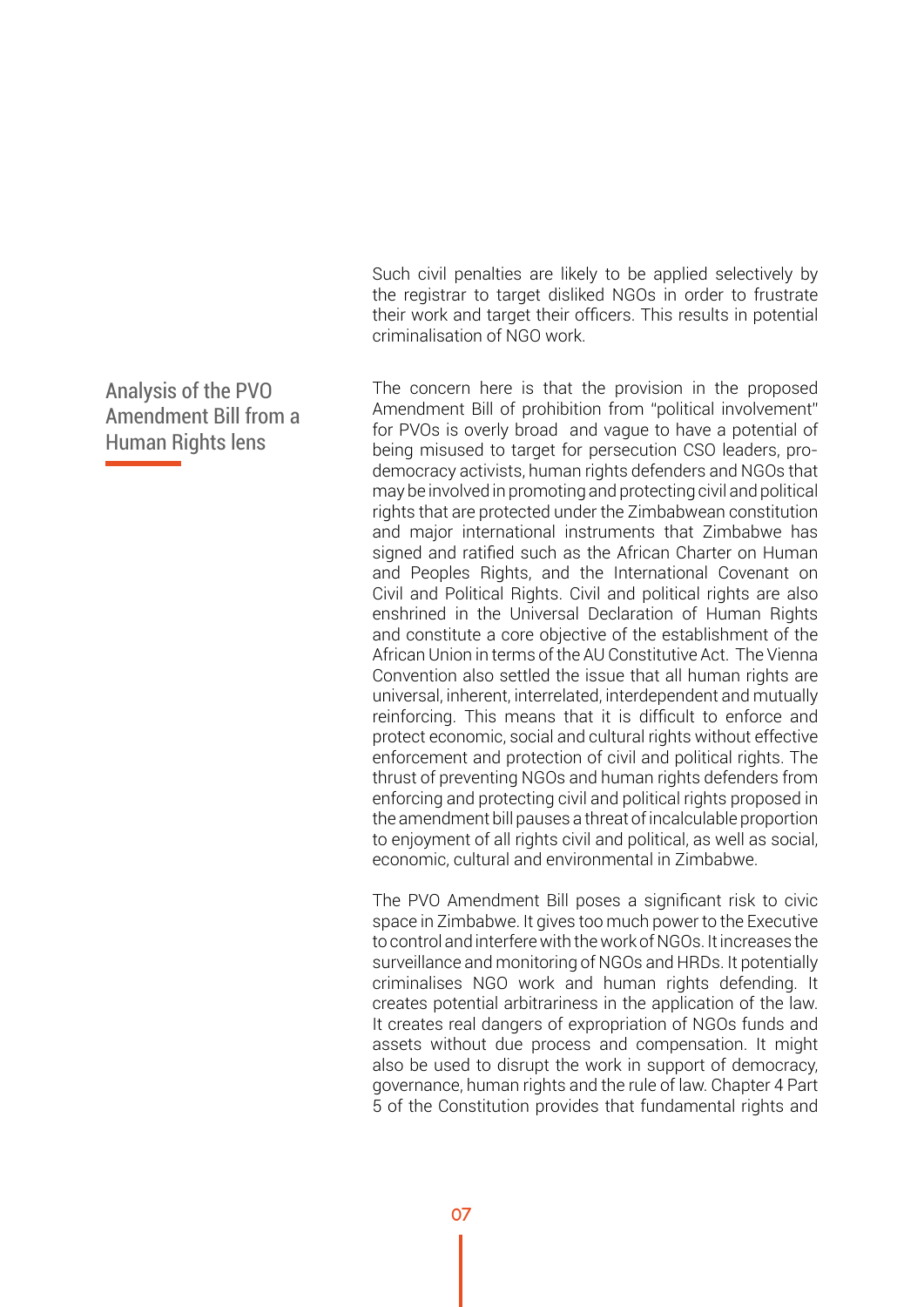freedoms set out in the constitution of Zimbabwe may be limited only in terms of a law of general application and to the extent that the limitation is fair, reasonable, necessary and justifiable in a democratic society based on openness, justice, human dignity, equality and freedom. The PVO Amendment Bill is therefore far from being consistent with the letter and spirit of the Constitution of Zimbabwe of 2013 that it must comply with.

The over broadness and vagueness in the phrase "political involvement" is a breach of the principle of legality in law making, in that it makes it difficult if not impossible for CSO leaders, human rights defenders, NGOs and pro-democracy activists to know how to regulate their behaviour to avoid falling fowl with the law. Worded this way the proposed amendment bill potentially criminalises civil society activism, human rights defending and creates a minefield for NGOs. The principle of legality requires that the law is clearly articulated and known in advance and not applied retroactively. Once this proposed amendment is promulgated it is likely to be applied to proscribe work that civil society leaders, human rights defenders, pro-democracy activists and NGOs have done legally for years without an issue, which breaches the principle against retroactivity in application of the law. At the interpretation level, the phrase "political involvement" is open to abuse and arbitrariness on the part of the Minister and authorities with the power to enforce the Act, and interpret the behaviour of human rights defenders, democracy activists and NGOs. The proposed law as worded is therefore likely to be abused to violate human rights and undermine the enjoyment of fundamental rights and freedoms in Zimbabwe. In practice the law will amount to a claw back clause on enjoyment of fundamental rights guaranteed in the constitution of Zimbabwe in a way that is not reasonably necessary in a democratic society.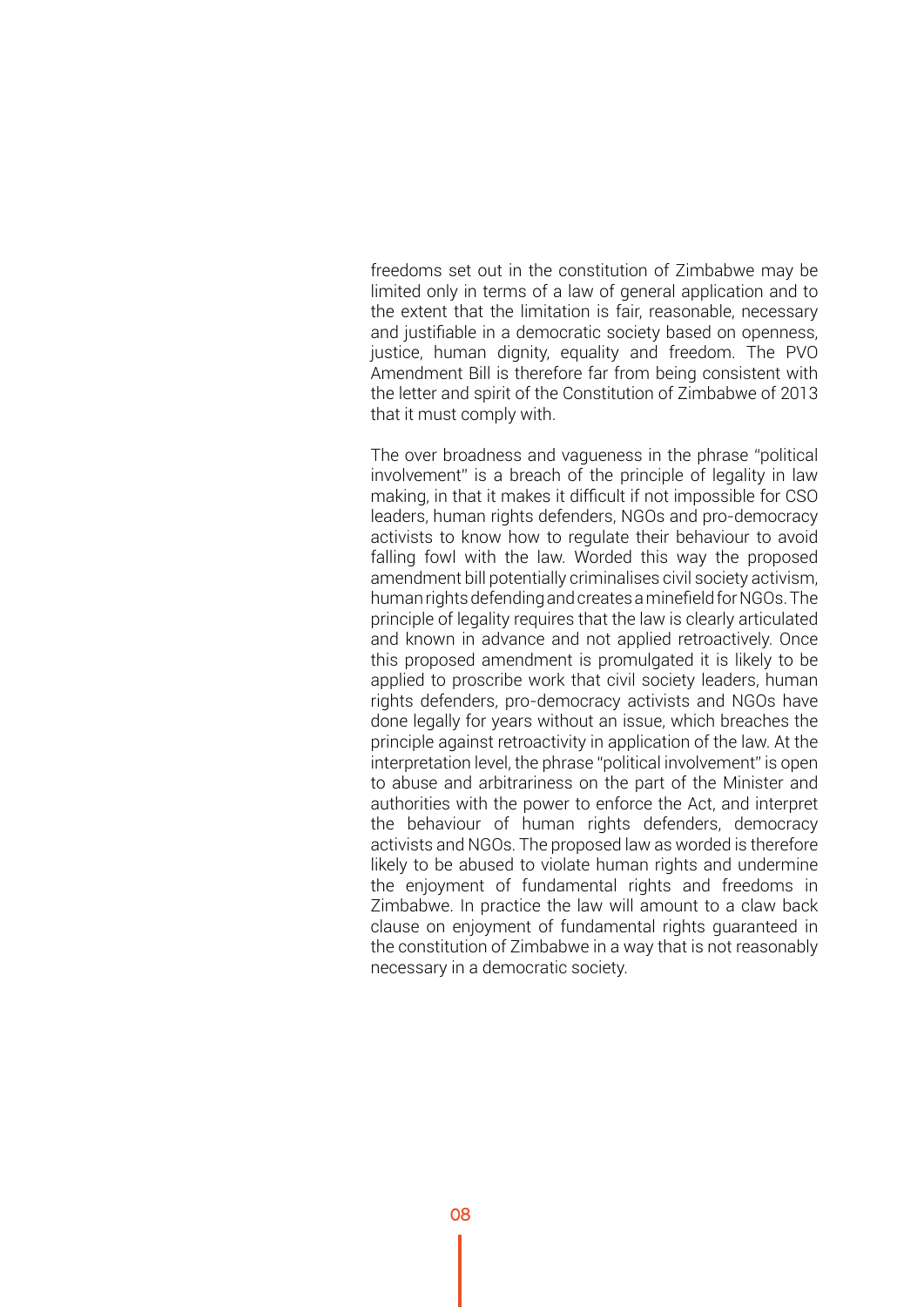Is the general NGO Legislative Framework adequate or in need of reform?

> The current 3 distinct legal regimes under which NGOs come into existence in Zimbabwe namely, as a Private Voluntary Association under the Private Voluntary Organisations (PVO) Act [Chapter 17:05 ], or as a Trust in terms of a trust deed registered under the Deeds Registries Act [Chapter 20:05] or as Universitas under common law usually done in terms of a members constitution as a voluntary association have stood the test of time and served the country very well. Currently the country has a reasonable number of NGOs working in different sectors ranging from human rights groups, development organisations, humanitarian organisations, environment protection organisations, social movements or mass based movements such as churches, labour and students movements. There is really no gap in legislation in terms of how these entities can legally exist and operate. All critical stakeholders, government, donors, target groups and beneficiaries are capable of understanding this legal framework that they have used for decades. The country has no problem of terrorism. There is also no history that the NGOs in Zimbabwe have been involved in any way in money laundering or financing of terrorism in a way that warrants significant concern to overhaul the legal registration and operating framework. In other words, there is nothing broken in order to fix.

Does current legislation meet the FATF standards and recommendations?

The objective of Recommendation 8 "is to ensure that NPOs are not misused by terrorist organisations to pose as legitimate entities; to exploit legitimate entities as conduits for terrorist financing, including for the purpose of escaping asset freezing measures; or to conceal or obscure the clandestine diversion of funds intended for legitimate purposes, but diverted for terrorist purposes". It is important to note that the interpretive note to recommendation 8, in its objectives and general principles, states that measures adopted by countries to protect the NPO sector from terrorist abuse should not disrupt or discourage legitimate charitable activities. The interpretive note also states that "such measures should promote transparency and engender greater confidence in the sector, across the donor community and with the general public, that charitable funds and services reach intended legitimate beneficiaries". The current NGO legislation coupled with the existing regime of criminal and banking laws seem to be adequate to deal with any possible cases of money laundering and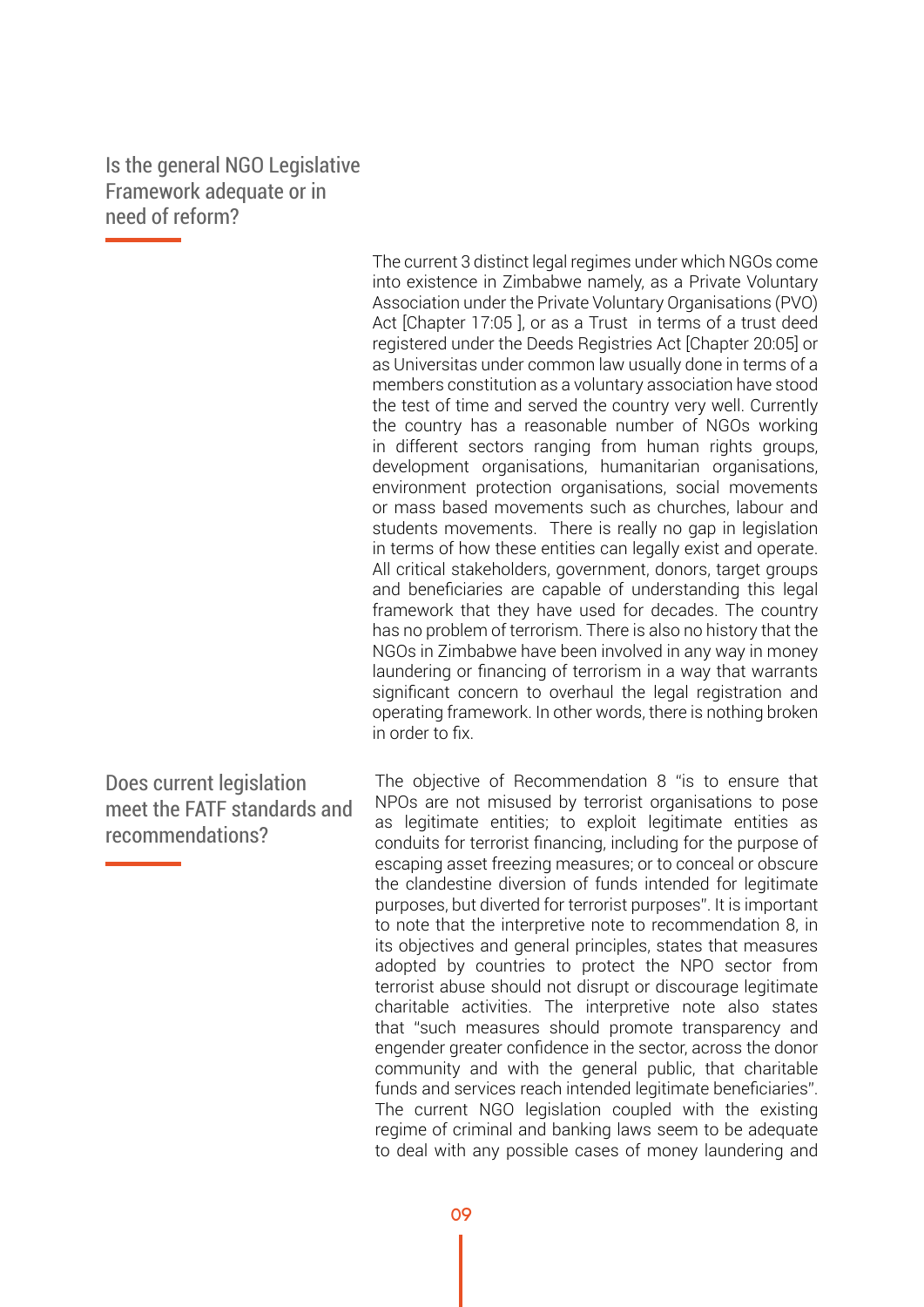financing of terrorism that there is no need to overhaul the NGO legislative framework as proposed by the government of Zimbabwe. The provisions of the PVO Act appear to put the State in a strong position to monitor and access any information regarding PVOs in the country without the need for additional intrusive legislation.

Further the GoZ has also not yet done a proper National Risk Assessment for money laundering and financing of terrorism in order to appreciate the threats factors and any legislative gaps needing law reform. This is not unique to Zimbabwe alone but is the case with most countries in East and Southern Africa. It is instructive that the Reserve Bank of Zimbabwe issued a Press Statement 29 September 2021 about the phenomenon of money laundering in Zimbabwe giving a list of the most notorious people and entities on money laundering. The operative portion of the notice read as follows:

"The Financial Intelligence Unit (FIU) has identified individuals listed hereunder who are abusing mobile telecommunications services and other social media platforms to promote and facilitate illegal foreign exchange transactions and money laundering activities. The FIU has instructed banks, mobile money operators and other financial service providers to identify and freeze any accounts operated by these individuals and, further, to bar them from accessing financial services for a period of two years, with immediate effect."

Interestingly, no single NGO or civil society activists is on this list of money launderers and yet the government is scrambling legislation to overhaul the NGO legislative framework under the guise of trying to combat money laundering and financing of terrorism. Further the fact that the FIU can instruct banks in Zimbabwe that individuals and entities involved in alleged money laundering need to be banned from banking "for a period of two years with immediate effect" means that the government already has enough powers to combat money laundering without the need to create additional legislation targeting NGOs.

The proposed PVO Amendment Bill seems therefore to be for sinister purposes and will pose a significant threat to civic space and be used to persecute targets. It must therefore be resisted with all means necessary.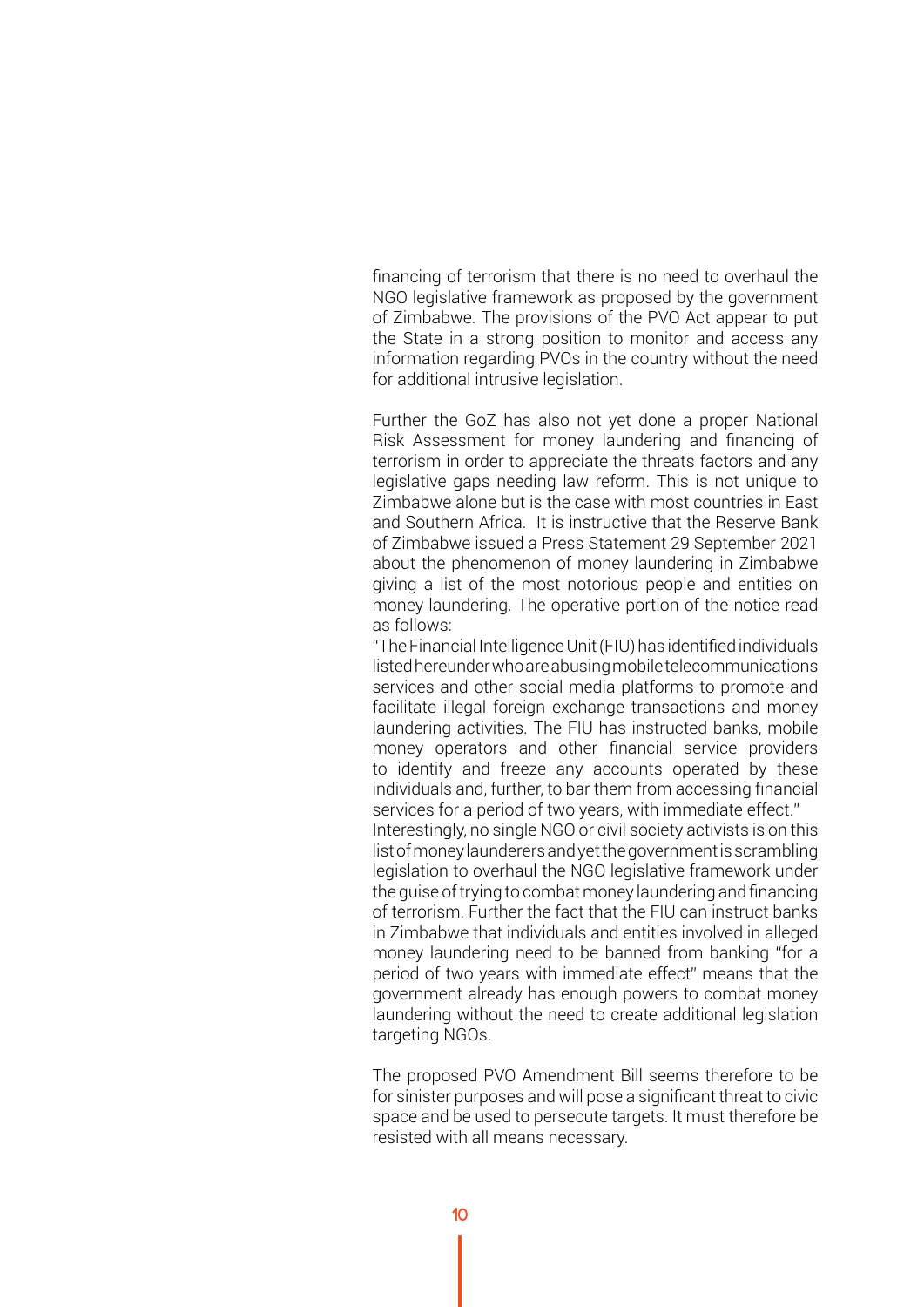## RECOMMENDATIONS

1. The Government of Zimbabwe (GoZ) is encouraged to withdraw the PVO Amendment Bill and initiate an extensive consultation process with civil society as outlined in Chapter 14 of the Constitution if it wishes to change the legal framework through which NGOs come into existence in Zimbabwe

. 2. The GoZ is encouraged not to pass any new law governing the legal framework through which NGOs come into existence in Zimbabwe and apply it retrospectively to affect the rights of civil society groups and NGOs that already legally and validly exist in terms of the current laws of the land.

3. Any proposed new legislation governing the registration and operations of NGOs must exempt organisations that are already registered under existing valid legal regimes from reregistering.

4. The GoZ is particularly requested to note that the Constitution of Zimbabwe is the supreme law of Zimbabwe and any proposed law, practice, custom or conduct needs to be consistent with the Constitution. In particular the GoZ's attention is drawn to the fact that the Supremacy clause of the constitution is binding on every person, natural or juristic, including the State and all executive, legislative and judicial institutions and agencies of government at every level, and is required to be fulfilled by them. Any proposed NGO law must therefore not constrict civic space or impede enjoyment of fundamental rights and freedoms enshrined in the constitution.

5. Any proposed NGO law must move towards the selfregulation of the NGOs and therefore any NGO Board which is established must have the majority membership elected by the NGOs themselves.

6. Any proposed NGO law must not amount to criminalising the work of NGOs or HRDs and the GoZ is discouraged from imposing harsh penalties including jail-time of up to 10 years for NGO Registration framework related perceived offences. .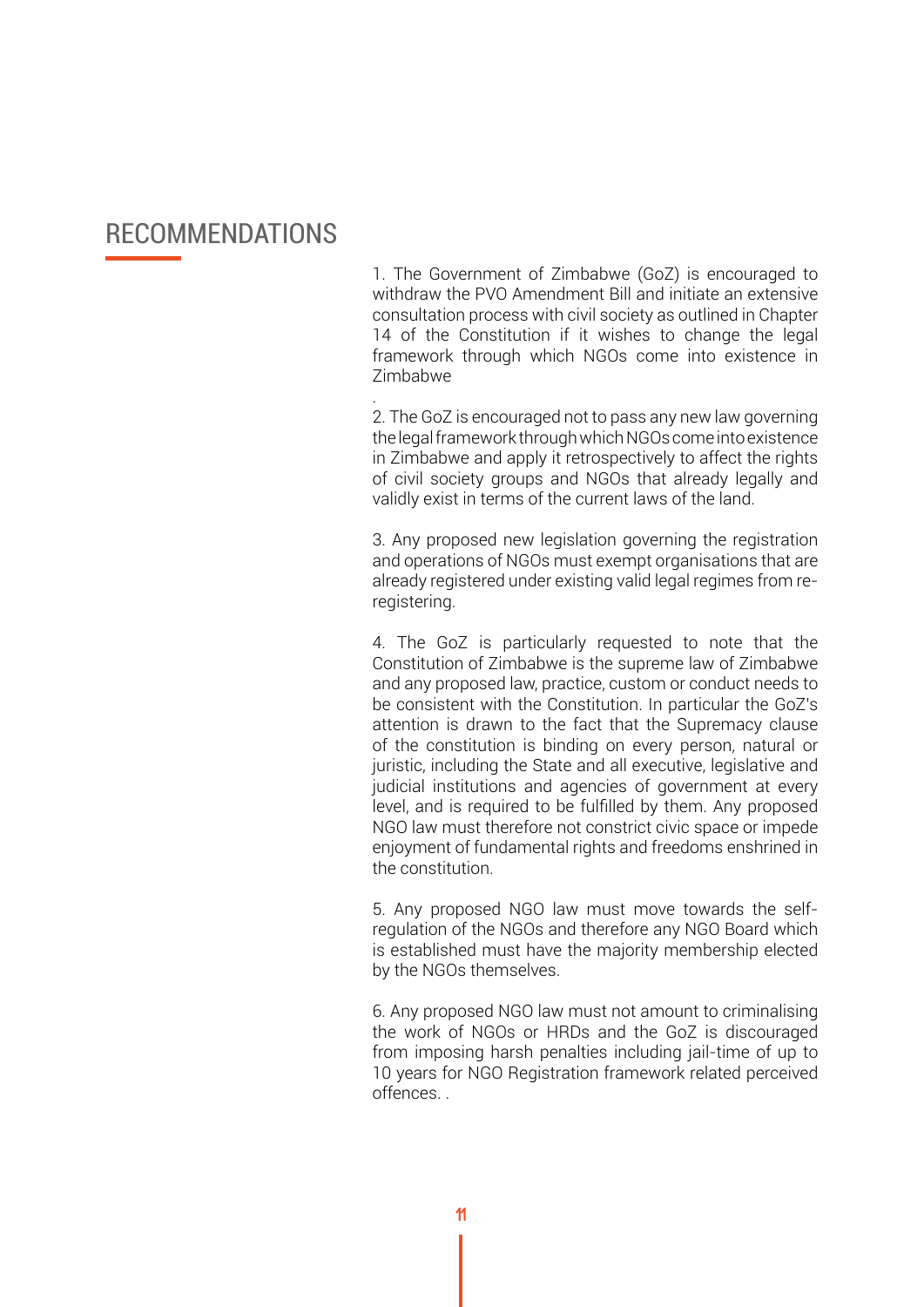7.Whilst upholding the FATF recommendations may be prudent, the implementation of FATF recommendations should be executed in a manner that takes into account FATF recommendation 8, which states that "as a matter of principle, complying with FATF Recommendations should not contravene a country's obligations under the Charter of the United Nations and international human rights law to promote universal respect for, and observance of fundamental human rights and freedoms, such as freedom of expression, religion or belief and freedom of peaceful assembly and of association"

8. The GoZ is encouraged to look to fulfil the FATF recommendations by utilising the current NGO legislation such as Section 9 (4) and section 20 (1) (a) of the PVO Act which already enables the government to access information for such purposes. In other words, no new law is needed to comply with FATF requirements but merely more rigorous implementation of the existing laws including existing legislation on financial intelligence to combat money laundering and financing of terrorism as well as existing criminal laws of the land.

9. The GoZ needs to carry out and conclude a proper National Risk Assessment for money laundering and financing of terrorism before changing NGO legislation and until this is done, the GoZ cannot formulate and implement risk-based national AML/CTF strategies targeting NGOs and civil society organizations.

10. The GoZ is encouraged to comply with Chapter 11 of the Constitution which stipulates that any proposed legislation meant to address security risks for example the use of NGOs for money laundering or facilitation of terrorist activities in the country must be pursued with utmost respect for the fundamental rights and freedoms and the democratic values and principles enshrined in the Constitution and this should be kept in mind and adhered to in any proposed legislation.

11. As changing the legal framework through which NGOs register and operate has a big impact on ordinary people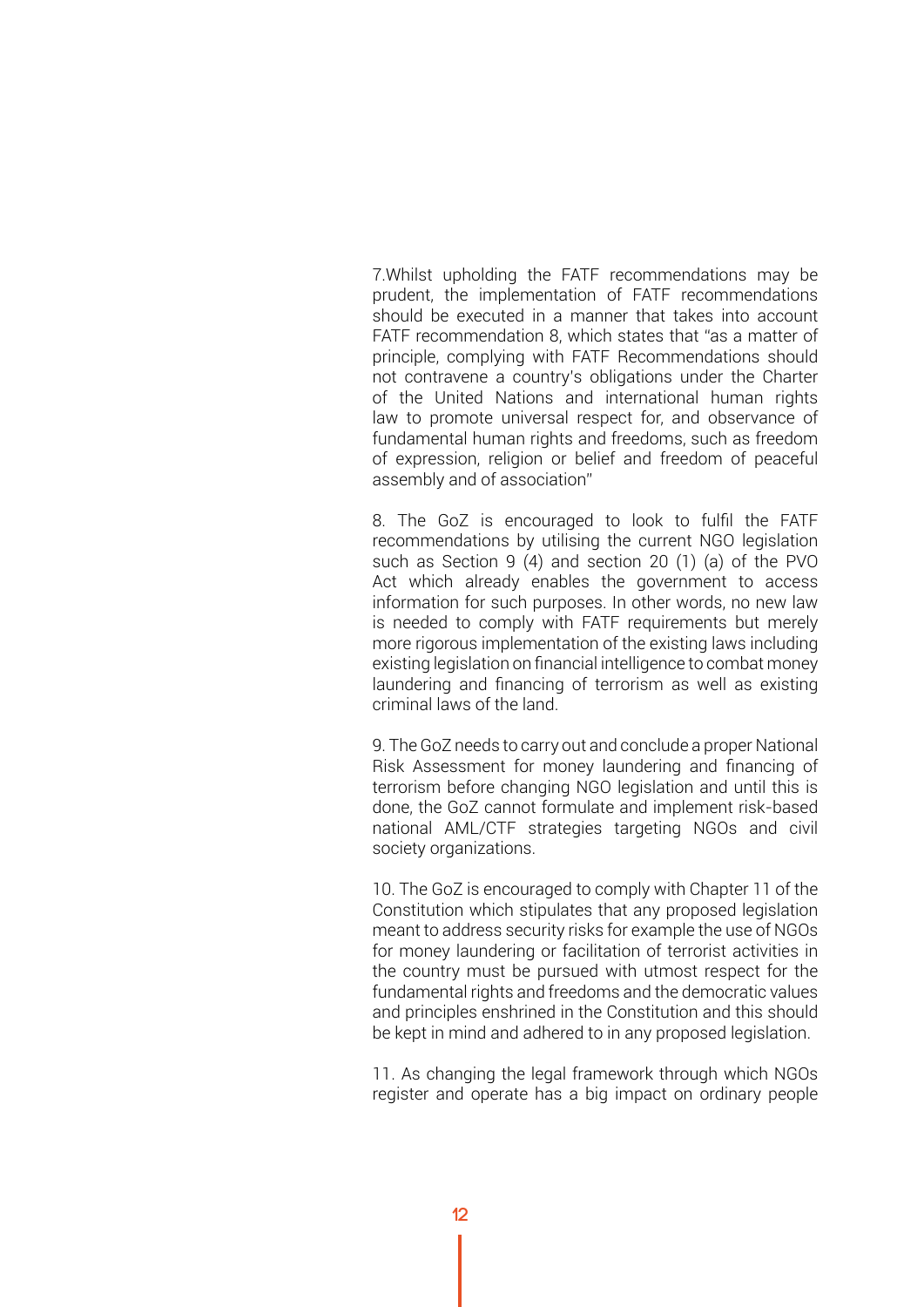as the ultimate beneficiaries of the NGOs work, the GoZ (including PDCs) is encouraged to genuinely engage with the people as required in terms of Chapter 14 when making decisions that affect them before putting into operation any significant policy or administrative directives that negatively affect civic space, effective participation and engagement of communities and the work of HRDs.

12. Civil society in Zimbabwe must come together to reflect on these new threats to civic space and HRDs in Zimbabwe and collectively engage the GoZ, the regional and international community with a view to coming up with an agreement on the way forward.

13. Civil society in Zimbabwe via NANGO is advised to withdraw their proposal in the form of the NANGO Shadow Bill as it plays into the hands of an autocratic approach to regulating the NGO sector and allows the FATF recommendations to be used as a pretext to clamp down and criminalise Civil society, the NGO sector and HRDs

14. Civil society and HRDs are encouraged to be guided by the constitution of Zimbabwe 2013 as well as the UN Declaration on the Right and Responsibility of Individuals, Groups and Organs of Society to Promote and Protect Universally Recognized Human Rights and Fundamental Freedoms (UN Declaration on HRDS